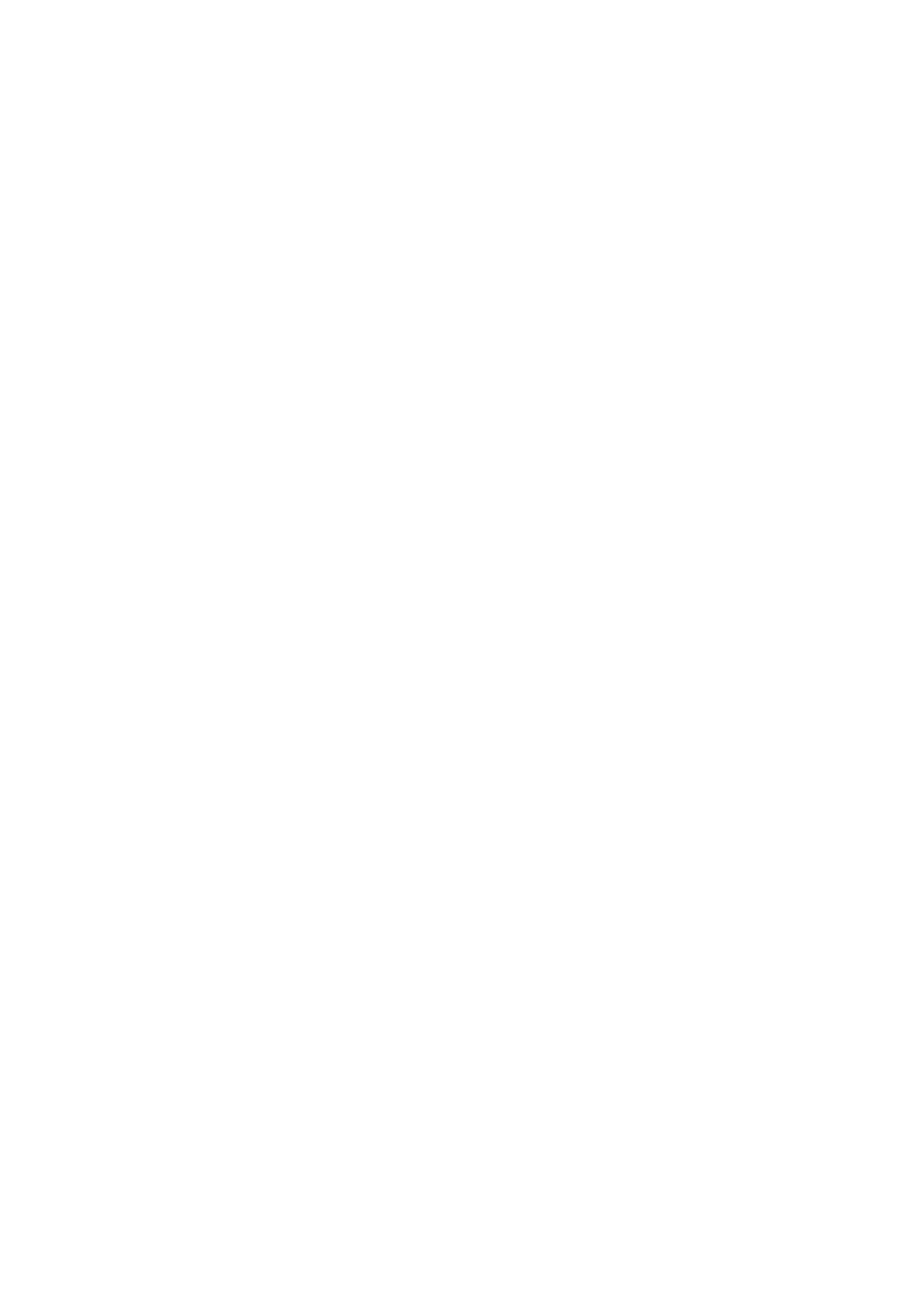#### **Table 3:** Univariate analysis of laboratory parameters

| <b>CSF</b> exam                   | <b>Categories</b>       | Cases (32) |       | Controls (64) |       | P          | <b>OR</b> | IC à 95%    |
|-----------------------------------|-------------------------|------------|-------|---------------|-------|------------|-----------|-------------|
|                                   |                         | n          | %     | n             | %     |            |           |             |
| Germs/ Organisms S.pneumoniae and | N. meningitidis         | 11         | 34.38 |               | 1.56  | $< 0.001*$ | 33        | 3.00-361.95 |
|                                   | $\text{others}$ **      | 21         | 65.63 | 63            | 98.44 |            |           |             |
| CSF glucose                       | $> 20$ mg/dl            | 16         | 50    | 39            | 60.94 | 0.307      |           |             |
|                                   | $\leq 20 \text{ mg/dl}$ | 16         | 50    | 25            | 39.06 |            |           |             |
| CSF protein                       | $\leq 400$ mg/l         | 9          | 28.13 | 10            | 15.63 | 0.147      |           |             |
|                                   | $>400$ mg/l             | 23         | 71.88 | 54            | 84.38 |            |           |             |

\*Fisher exact test

\*\*Only *Streptococcus pneumoniae* and *Neisseira meningitidis* were found in the cases, other germs are *Streptococcus B*, *Staphylococcus aureus* and *E. coli, no Haemophilius was found.*

| <b>Variables</b>                 |                          | <b>Adjusted OR</b> | 95% CI          |  |
|----------------------------------|--------------------------|--------------------|-----------------|--|
| Age                              | $\overline{\phantom{a}}$ |                    |                 |  |
| Sibling                          | 0.003                    | 14,48              | 2,53 - 82,95    |  |
| Crowding                         | 0.021                    | 9.31               | 1,39-62,29      |  |
| Time before hospitalisation      | 0.023                    | 9.26               | $1,36 - 62,92$  |  |
| Altered consciousness            | < 0.001                  | 47,74              | 6,24 - 364,96   |  |
| Organism: Neisseria Meningitidis | 0,017                    | 36,68              | $1,90 - 704,97$ |  |



## **Survival Analysis**

In our series, the median duration of hospitalization was 11 days with a maximum of 62 days. For the cases, this median duration is 4, 5 days versus 14 days for the controls. There was a gradual decrease in the survival curve; the decline is most important during the first 5 days (Figure 1)

According to the existence of factors associated with death, survival is shorter if the number of siblings is more than three, with crowding, altered consciousness, and when the causative organism is meningococcal meningitis (Figures 2-6).

# **Discussion**

The mean childhood BM mortality is around 5%



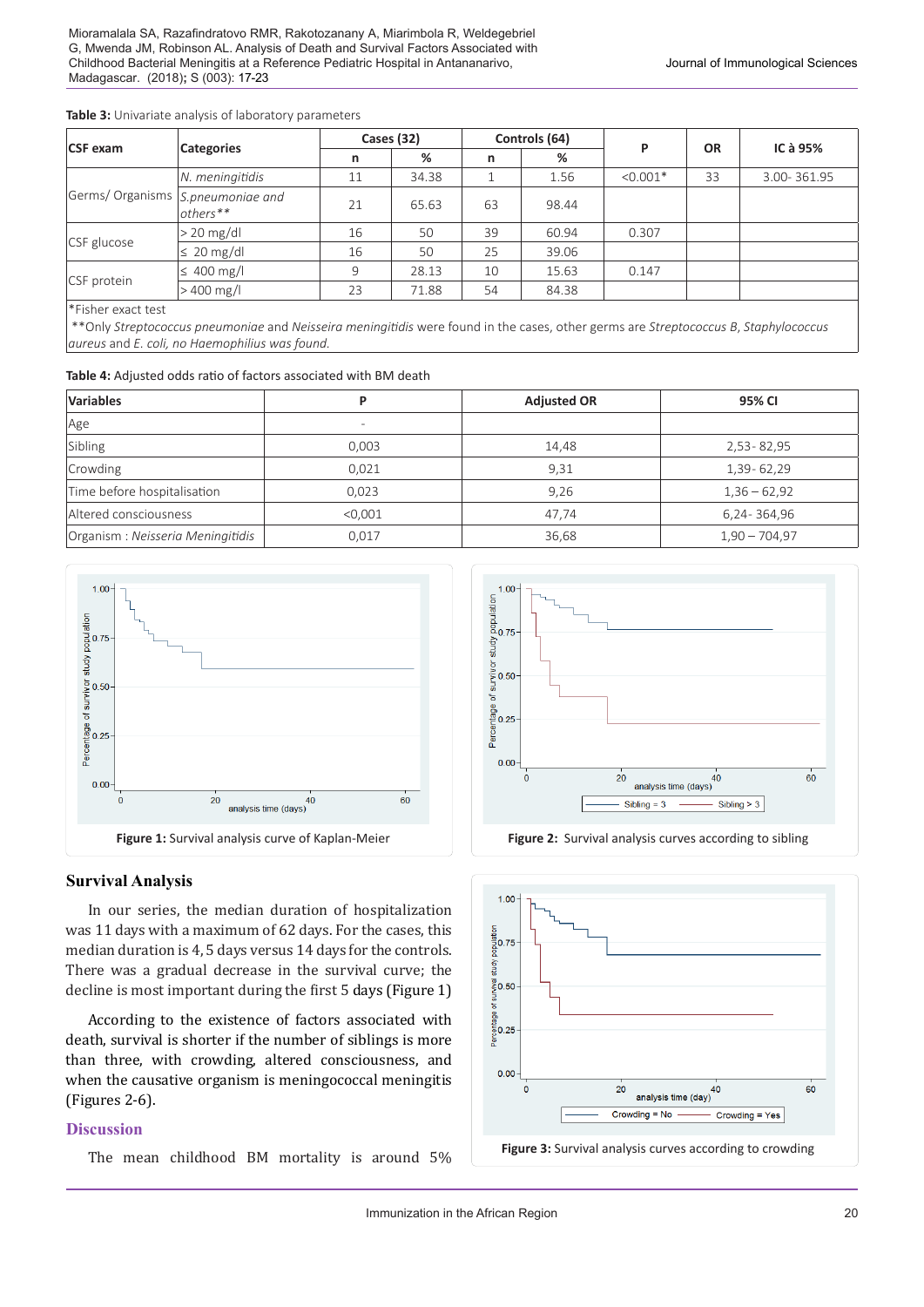

**Figure 4:** Survival analysis curves according to time before hospitalization





were found in the cases, other germs are Streptococcus B, Staphylococcus aureus and E. coli, no Haemophilius was found.

worldwide1-4 with differences depending on the country and study site. For example it was reported as 28.7% in Malawi, 33% in Angola, and up to 37% in Latin America<sup>7-10</sup>. In developed countries, this value is much lower as for example in France with a death rate ranging from 5.9 % to 10.2% over the past decade<sup>11</sup>.

The mortality in our study was 17, 71%, which is lower than for the other African countries, but it could be revised upwards due to the relatively small sample size as a result of exclusion of children with missing data. Also one retrospective study such as ours cannot provide an accurate estimation of the mortality due to BM in Madagascar.

In France, Nigeria, Guatemala and Malaysia, the category mainly affected by BM is children less than 12 months $11-14$ . Basri in Malaysia shows that children less than 12 months are at increased risk of death due to BM (OR = 3.13 [1.33 to  $7.24$ ] $14.$  These results are in agreements with our study, children suffering from BM and less than six months of age have twice the risk of death. Young infants are a population at risk for BM death and may require a more tailored support.

The majority of BM impact studies found a male predominance of 50 to 60%, as MacCormick in Malawi<sup>8</sup>, Kuti in Nigeria<sup>12</sup>, and Basri in Malaysia<sup>14</sup> have reported. The sex ratio depends on the socio-demographic breakdown of each country. However, sex is not a death risk factor related to BM.

Our study found a strong association between the number of siblings and death among children with BM. Our findings thus confirmed what the literature clearly established and reported, an association between the risk of developing BM and the number of siblings<sup>15, 16</sup>. However, no study has shown the effect of siblings on the survival of children with BM. In our study, the effect of the number of siblings on the survival of children with BM could be explained by the assumption of difficulty of a hospitalized child from a large family in a developing country. It's very difficult for parents devoting time because of economic difficulties to take care all their children.

The same applies to overcrowding. Huljer highlights that children staying in a nursery have twice the risk of acquiring BM, but the association with death has not been established. Overcrowding exposes the child to more virulent organisms, and once again, the large family cannot cope with the hospital charge or fee due to demands of the family. This may explain the strong association of deaths and number of of siblings or overcrowding in our study.

In several countries in Latin America, Garcia and his team have demonstrated the protective effect of the haemophilus vaccine on the risk of meningitis, with a relative risk ranging from  $0.07$  to  $0.21$ <sup>17</sup>. Suarez demonstrates that the efficacy of pneumococcal vaccine on mortality in pneumococcal diseases including meningitis